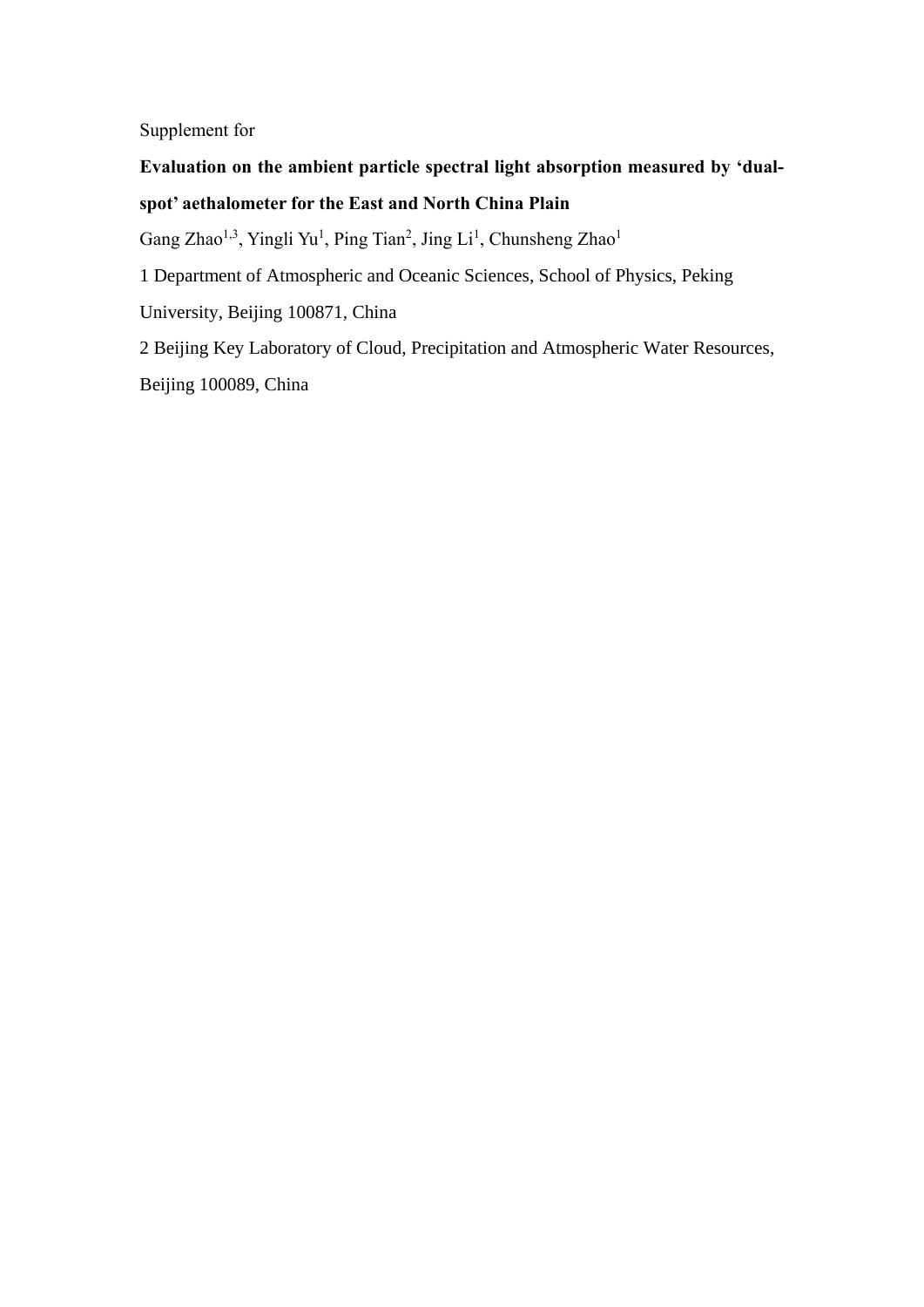| <b>Date</b>         |            |  |  | 3.20-4.24 4.24-4.30 10.10-10.15 10.15-10.19 5.24-6.17 |  |
|---------------------|------------|--|--|-------------------------------------------------------|--|
| Instrument          | <b>PKU</b> |  |  | <b>Taizhou</b>                                        |  |
| PASS3               |            |  |  |                                                       |  |
| AE33-345(8050)      |            |  |  |                                                       |  |
| AE33-345(8060)      |            |  |  |                                                       |  |
| AE33-582(8060)      |            |  |  |                                                       |  |
| AE33-582(8050)      |            |  |  |                                                       |  |
| <b>SMPS+APS</b>     |            |  |  |                                                       |  |
| <b>Nephelometer</b> |            |  |  |                                                       |  |

**Table S1.** Instruments used during the field measurements. The filled color in the table represents that the data corresponding to the instrument and date was available.

**1 Inter-comparison of the**  $\sigma_{sca}$  **measured by nephelometer and calculated using the Mie scattering model.**



scattering model at wavelength of (a) 450 nm, (b) 525 nm and (c) 635 nm. The dashed lines in each panel represent 1:1 and relative difference of 20%.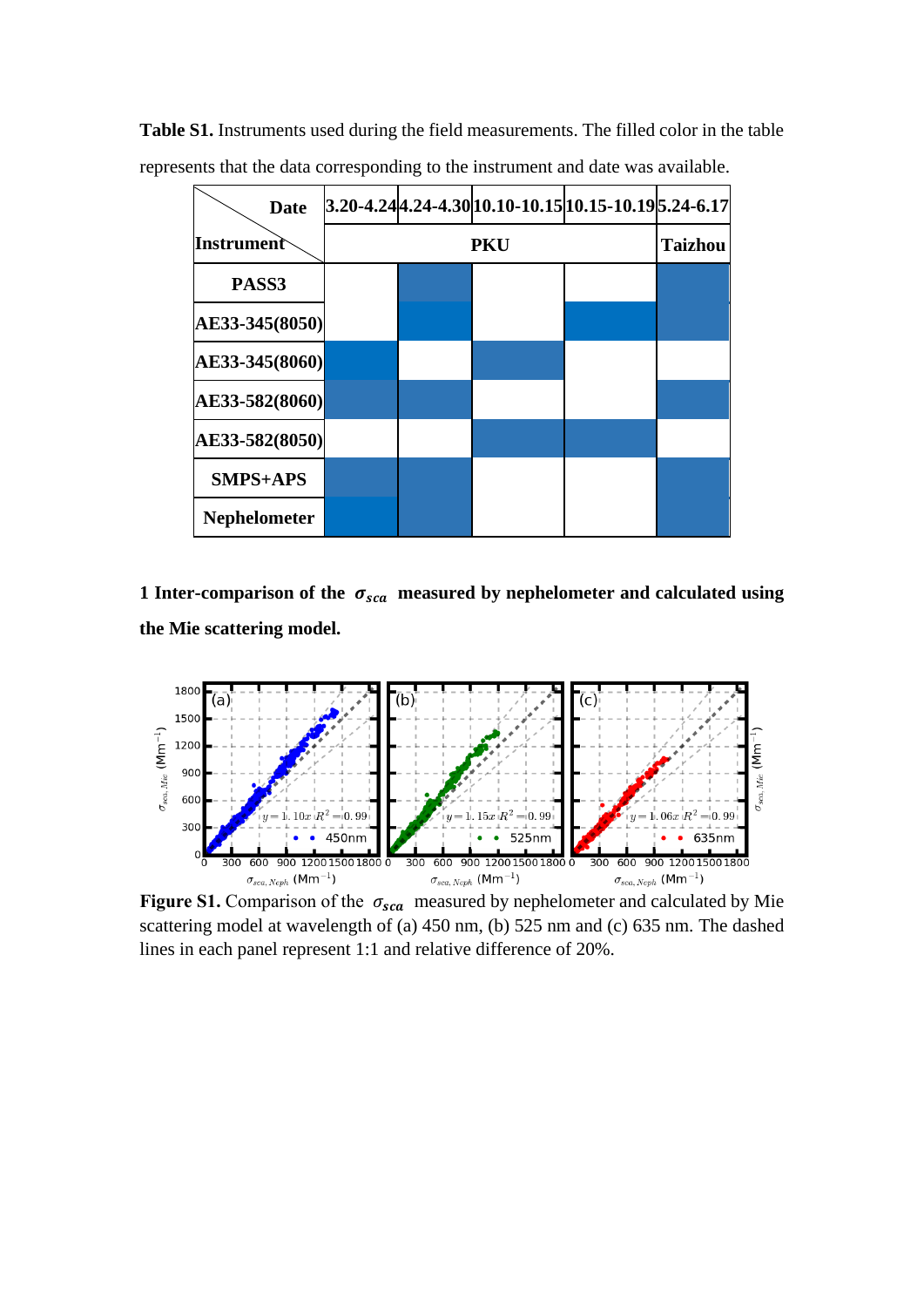

2 **Inter-comparison of the**  $\sigma_{sca}$  **measured by nephelometer and PASS-3** 

Figure S2. Comparison of the  $\sigma_{sca}$  measured by nephelometer and PASS-3. The wavelengths are (a) 450 nm, (b) 525 nm and (c) 635 nm. Scattering coefficient for PASS-3 were adjusted to the same wavelength using the scattering Å ngström exponent. The dashed lines in each panel represent 1:1 and relative difference of 20%.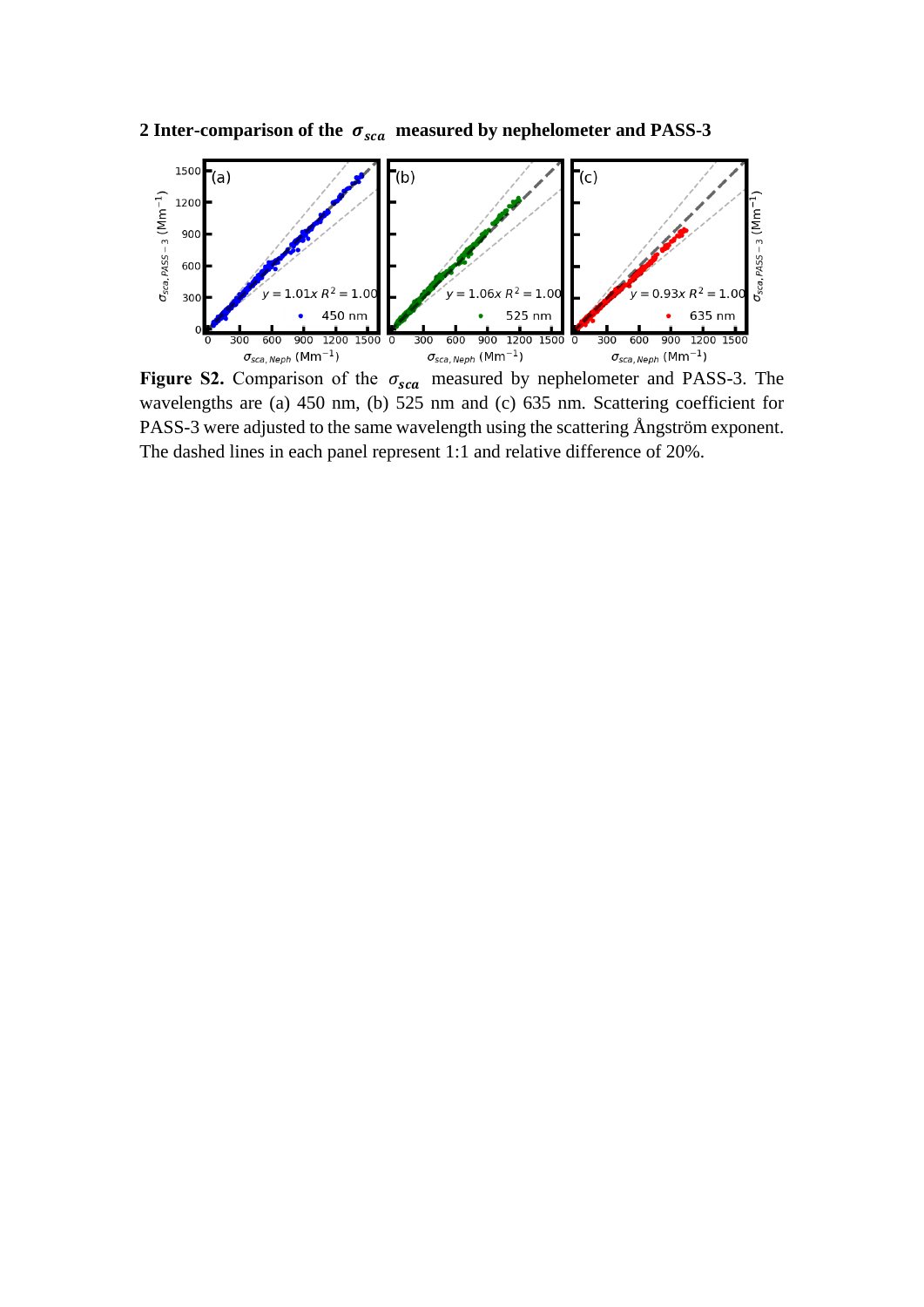



**Figure S3.** Measured  $\alpha_{abs}$  at different ATN for (a) tape 8050 and (b) tape 8060 at Taizhou site. Dots with almost the same color and small difference in ATN share the same tape spot.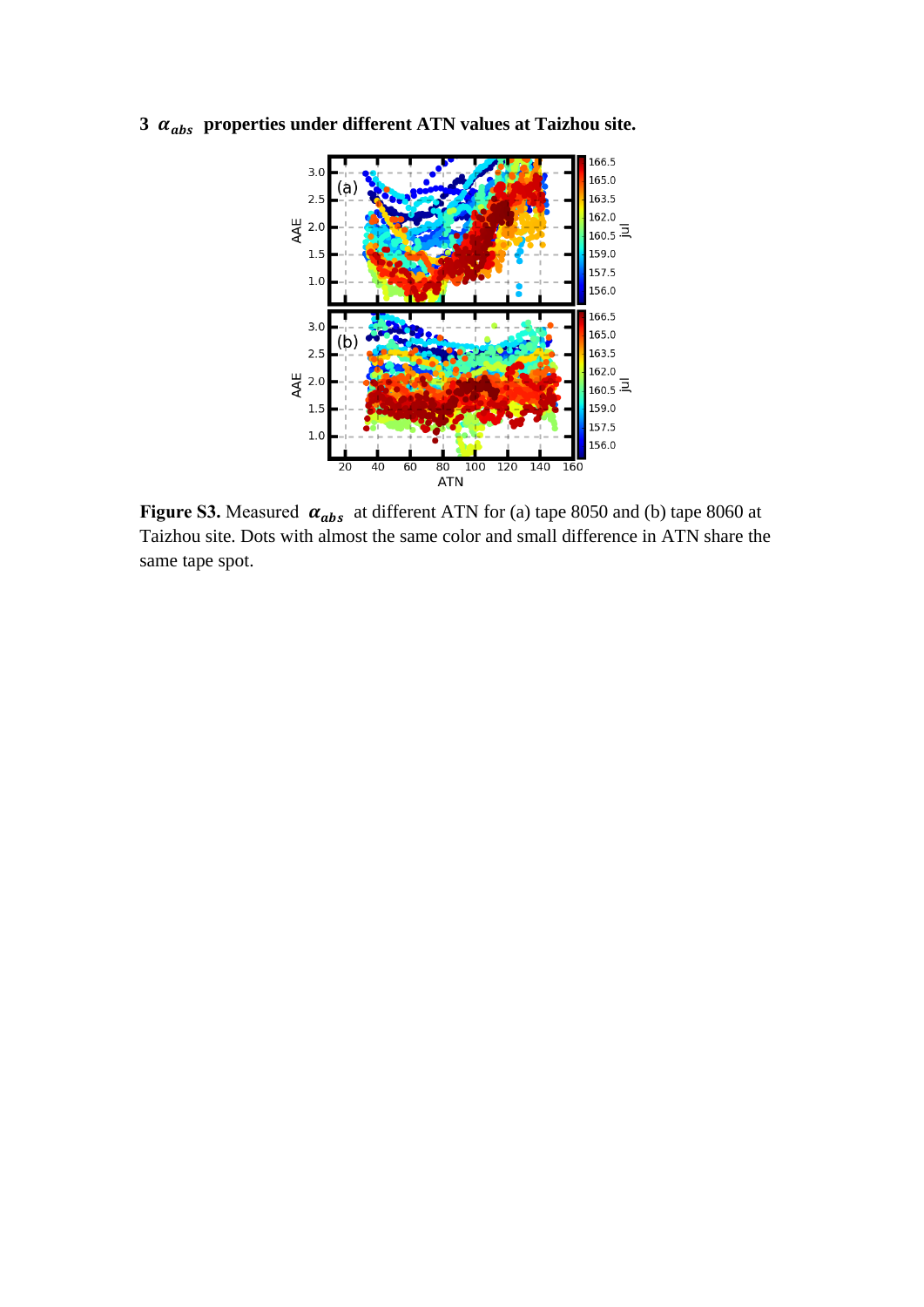**4** Statistics of the  $\sigma_{abs}$  noise at 781 nm.



**Figure S4.** The probability distribution of the  $\sigma_{abs}$  noise at 781 nm.